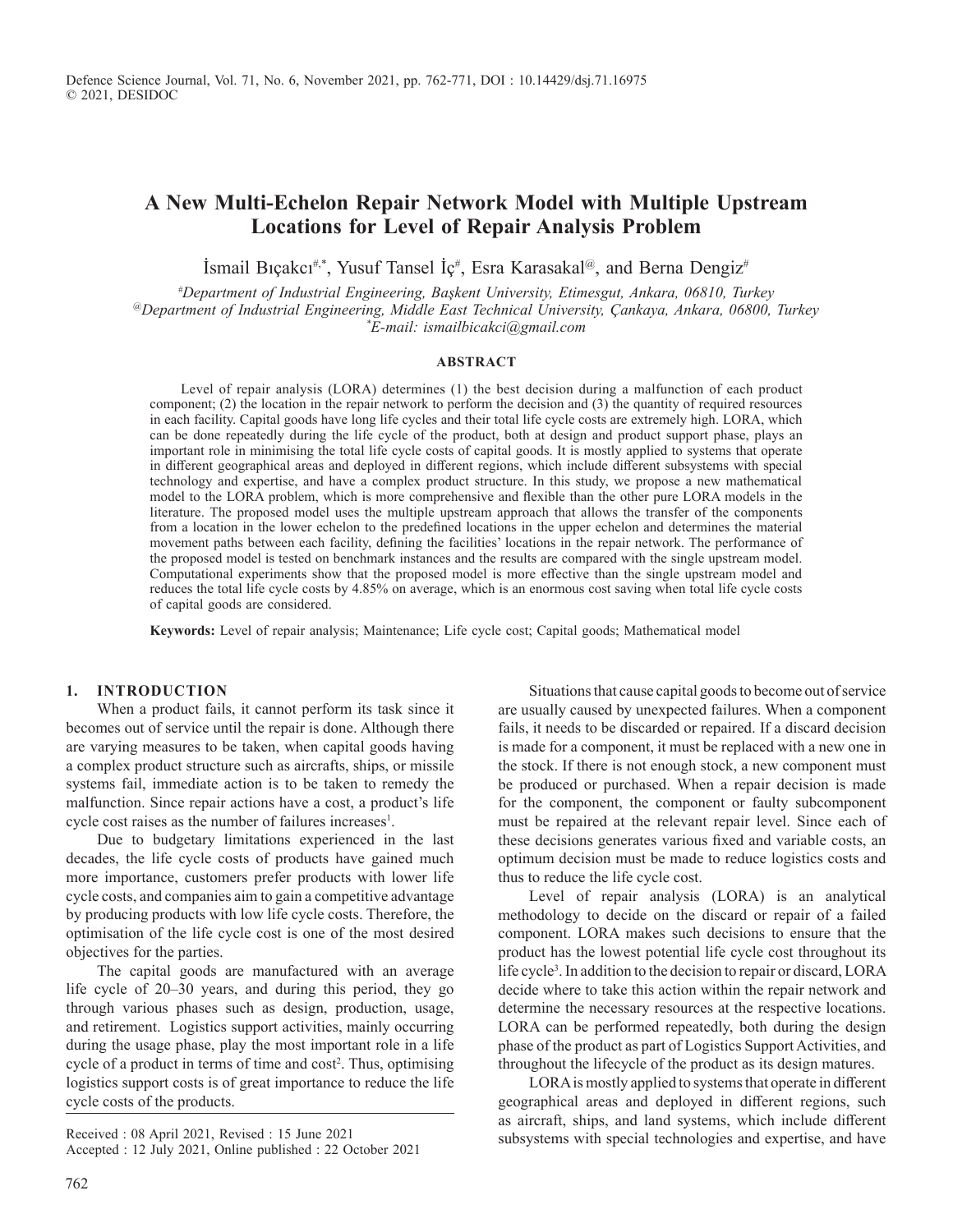a complex product structure. For example, in the F35 Joint Strike Fighter program, there are three levels of international participation by countries from different continents, and companies in these countries have different contributions and work shares in the production phase<sup>4</sup>. The same companies also play an important role in the logistic support process of the products.

Capital goods consist of many components that are modelled as a family tree structure. These structures include many levels known as indenture levels. Indenture levels are determined by the father-son relation of the components. Depending on the resources used in the locations, each component can be removed from its higher assembly and replaced with a functioning one. According to the indenture levels, the components in this study are named as follows: System (Level 1), Line Replaceable Unit – LRU (Level 2), Shop Replaceable Unit – SRU (Level 3), Parts (Level 4). In the product family tree, the system contains LRUs, LRUs contain SRUs and SRUs contain parts. In this paper, we consider a multi-indenture system (Fig. 1(a)).

The network through which component movements are made between repair facilities is called a multi-echelon repair network (Fig. 1(b)). Repair facilities at depot, intermediate and organisational levels are in different echelons within the network.

In this paper, we propose a new multiple upstream approach to the LORA problem that considers multiple predefined locations in the upper echelon for material movements from a location in the lower echelon. The difference between single upstream and multiple upstream approach in a repair network is illustrated in Figs. 1(c) and 1(d).

The proposed approach provides significant advantages in terms of fixed costs as the facilities in a repair network have similar characteristics. Sometimes the same fixed cost occurs in different facilities due to the single upstream approach,

although these facilities do not have any capacity shortages. However, if multiple upstream approach is used, a particular special test equipment can be sufficient to be deployed in a facility rather than having it in multiple factories. For example, suppose a special test equipment is required for a certain intermediate level maintenance task and the test equipment has a usage capacity of 1000 hours. In the single upstream approach, this test equipment must be purchased for each intermediate level repair facility, even if the total demand in the network is less than 1000 h. However, in the multiple upstream approach, it will be sufficient to install the test equipment in only one facility, and the defective components from lower echelon can be transferred to this location.

Alternatively, multiple upstream approach may increase the total transportation cost but significantly reduce the fixed costs, which are much more important than the variable costs, especially in defense industry. Thus, the proposed novel approach avoids insufficient use of resources and provides more cost-effective solutions.

### **2. LITERATURE REVIEW AND CONTRIBUTION**

LORA was originally proposed by the US Department of Defense in MILSTD-1390 (1993) to develop maintenance concepts and to determine the location in the repair network where the components will be discarded, replaced, or repaired. It has been used extensively in the military industry since its introduction and has attracted an increasing number of researchers in the literature. As it has been discussed in studies conducted by Blanchard<sup>5,6</sup>, *et al.* and Dinesh Kumar<sup>7</sup>, *et al.*, LORA has a significant role in minimising the life cycle cost of a product.

In the extant literature, research focusing on LORA can be categorised into two groups. The first group covers studies discussing key aspects of the LORA problem. They mainly focus on the mathematical models and real-life applications



**Figure 1. Illustration of multi-indenture product tree structure, multi-echelon repair network, single upstream repair network and multiple upstream repair network.**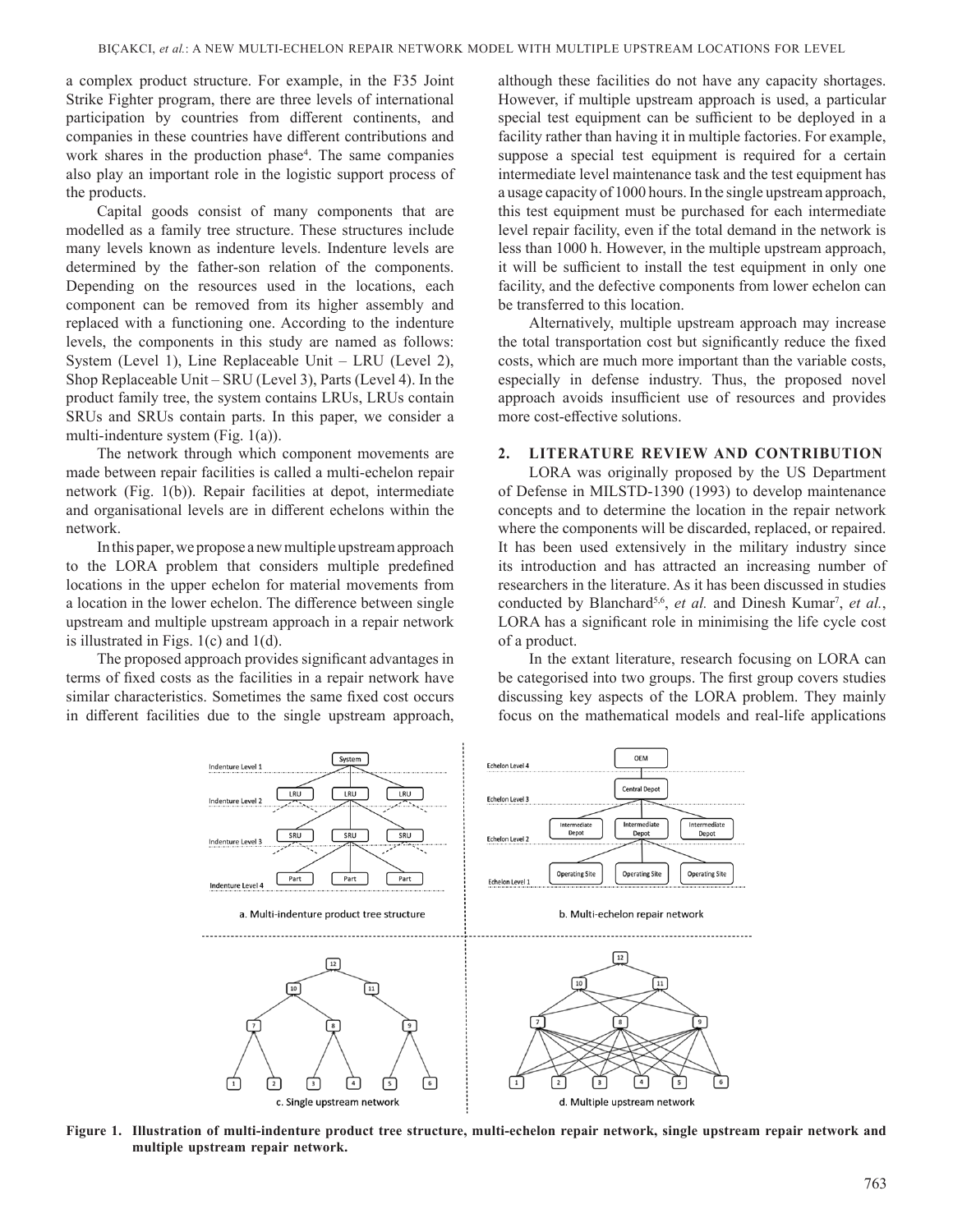for the LORA problem. The second group includes research on the LORA and spares parts stock joint optimisation, and other aspects of the LORA problem such as optimisation under uncertainty.

There are few studies in the literature focusing on the key issues of the LORA problem. Each of these studies uses a (mixed) integer-programming model. Barros<sup>8</sup> first proposed a pure integer programming formulation for the LORA and assumed that all components at one indenture level share the same resources. Barros & Riley<sup>9</sup> developed a combinatorial approach for LORA based on heuristics to obtain tight bounds for a branch-and-bound algorithm. Saranga & Kumar<sup>10</sup> developed a mathematical model for LORA and proposed a solution methodology based on genetic algorithms. Brick & Uchoa<sup>11</sup> presented a mixed integer programming formulation for the LORA problem and applied their model to real-life problems. Basten<sup>12</sup>, et al. proposed an integer programming formulation, which generalises the existing ones, and they solved realisticsize instances in seconds. In their study, they also proved that the LORA problem is NP-Hard. Bouachera<sup>13</sup>, et al. presented a hybrid heuristic method based on Genetic Algorithm and Tabu Search Algorithm. Basten<sup>4</sup>, et al. modelled the LORA problem as a minimum cost network flow problem, and Basten<sup>14</sup>, et al. studied practical extensions of the minimum cost network flow model according to different repair strategies.

LORA and spare parts stock joint optimisation and other aspects of the LORA problem have attracted interest from researchers in the last decades. Alfredsson<sup>15</sup> proposed the first study on the joint problem of LORA and spare part stocking. In his study, he proposed a nonlinear programming model, but he had to make simplifying assumptions regarding the maximum number of echelon and indenture levels. Basten<sup>16</sup>, et al. discussed an integrated algorithm for a two-echelon and singleindenture system by assuring a target availability with spare parts stocking constraints. Basten<sup>17</sup>, et al. proposed an iterative algorithm for multi-indenture and multi-echelon instances, which is more suitable for real-life problems. Ghaddar<sup>18</sup>, et *al.* proposed a new approach to solve joint problem of LORA and spare part stocking for repair networks with more than two echelons. Liu<sup>19</sup>, et al. considered a mixed integer nonlinear model with chance constraints for joint optimisation of the LORA and spare parts stocking problem. Rawat<sup>20</sup>, et al. proposed a joint optimisation approach that takes into account the impact of modularisation on LORA. They used genetic algorithm-based simulation to solve the joint problem. Rawat  $&$  Lad<sup>21</sup> focused on a joint optimisation of reliability design and LORA. In their study, they presented a genetic algorithm approach-based Monte Carlo simulation.

In this paper, we have specifically focused on the key aspects of the LORA problem, excluding the spare part-stocking problem. Therefore, we review only the studies dealing with the key issues of the LORA problem in detail.

Most of the studies in the literature focuses on the LORA problem with single upstream approach, which ensures that each location in the network has a single upstream location to transfer failed components. This approach does not create cost-effective solutions because it requires more resources than necessary. Brick & Uchoa<sup>11</sup> proposed a model where defective

components can be sent to all locations in the repair network without adopting a specific hierarchical structure. Also, they assumed there are only two repair options, (1) disposal and (2) repair. Their approach may not be used for multi-echelon repair networks since the move option is implicitly included in their model. However, in real life problems, there is usually a multiechelon repair network, which is determined by the capabilities of the repair facilities. Thus, the model developed by Brick & Uchoa<sup>11</sup> has shortcomings for real-life applications.

Our contribution to the literature is that we propose a new multiple upstream approach to the LORA problem, which is more comprehensive than the other pure LORA models in the literature. In addition to defining the locations of the facilities in the repair network, with the proposed methodology, the material movement paths between each facility can be determined in the repair network. In this way, real life problems can be modelled more flexibly. Computational experiments show that our model provides a significant cost reduction in life cycle cost of a product compared to the single upstream approach. Therefore, it is important to consider this novel approach in all LORA applications including the joint LORA and spare parts stocking optimisation and other aspects of the LORA problem such as optimisation under uncertainty.

# **3. CONVERSION OF THE MINIMUM COST FLOW MODEL FOR LORA TO COVER MULTIPLE UPSTREAM APPROACH**

Among the studies in the literature, the most comprehensive model in the literature seems to be the one proposed by Basten<sup>4,14</sup>, *et al.* since the model can consider the asymmetric repair network among other features and does not aggregate all data per echelon level. Thus, we first implemented the multiple upstream approach to the LORA problem as an extension to their model.

Due to the structure of the model proposed by Basten<sup>4,14</sup>, *et al.* component movements to be made to a higher echelon level in the repair network can only be performed to a single location. However, in the multiple upstream repair network, defective components can be transferred to more than one location in the higher echelon level. For example, in the single upstream repair network given in Fig. 1(c), a component that fails at location 5 can only be transferred to the location 9, whereas in the multiple upstream repair network, the defective component can be transferred from location 5 to 7, 5 to 8, or 5 to 9.

To extend the model proposed by Basten4,14, *et al*. for multi-upstream repair networks, we define a new option (node) and name it "Move". This node allows location selection for the movement of defective components to the next upstream location. In this case, if the move option is selected in the decision node, an arc originating from the decision node is connected to the move node of the facility in the same echelon level. Figure 2 shows an example usage of move node over the multiple upstream repair network given in Fig. 1(d). In this example, the defective component can be transferred from the location 5 to 7, 5 to 8, or 5 to 9 through the move node.

In the model developed by Basten<sup>4,14</sup>, et al., variable, and fixed costs for the repair, discard and move decisions are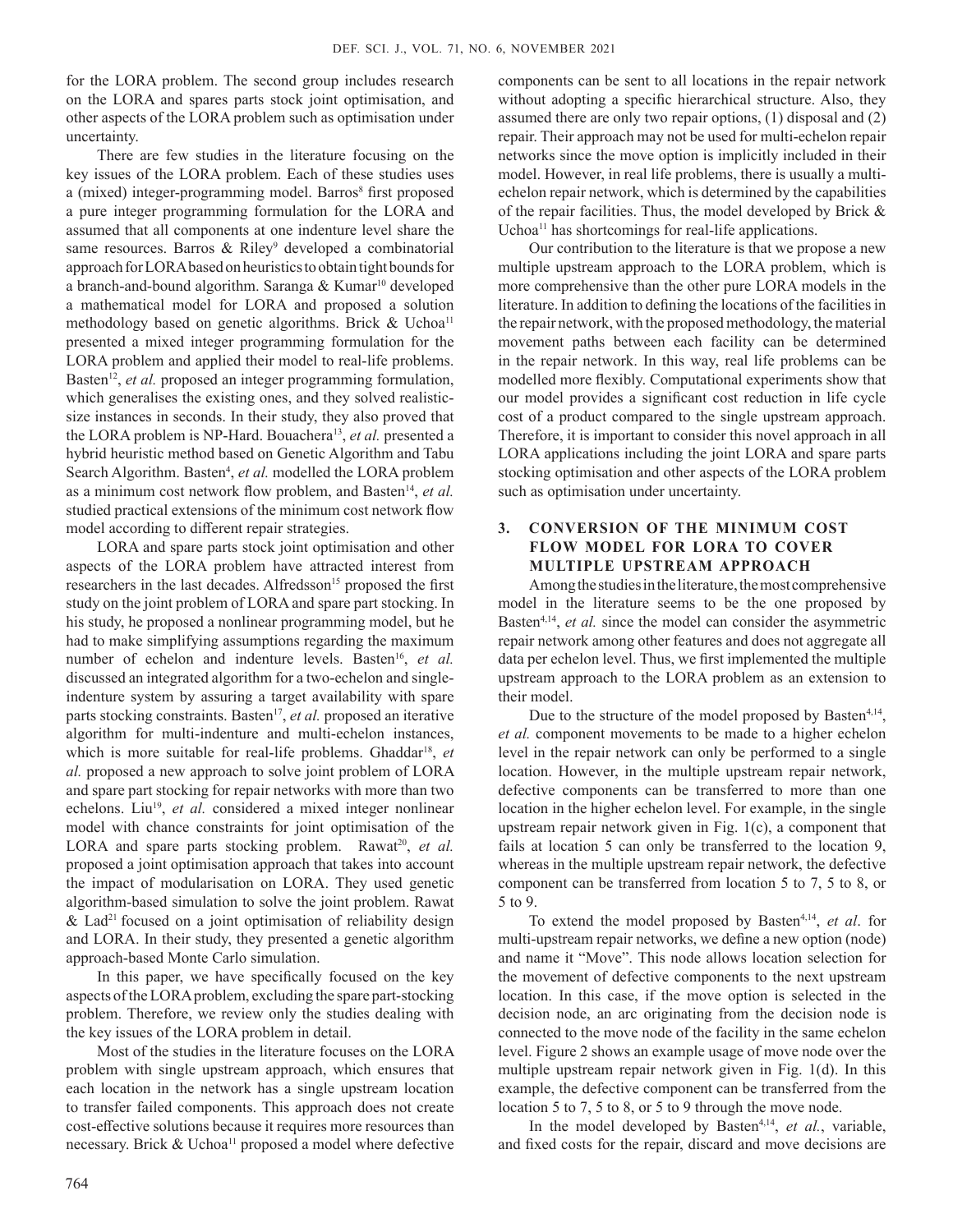

**Figure 2***.* **Illustration of move node.**

attached to the arcs originating from the decision node. In this study, we keep the variable and fixed costs for the discard and repair decisions as they are, but we attach the variable and fixed costs for the move decisions to the arcs originating from the move node.

We also define a new set denoted by  $V^m$  for all move nodes in the repair network and add constraint (1) to ensure that the inflow into the move node is equal to the outflow.

$$
\sum_{u|(u,v)\in A} X_{uv} = \sum_{w|(v,w)\in A} X_{vw} \quad \forall v \in V^m \tag{1}
$$

After this extension, we randomly generated 10 problems, which are solved with the model. As obtained from the results, with this extension, relatively small problems with multiple upstream repair networks can be solved in a short period. However, adding the move node to the model with the existing source, decision, transformation, and end nodes have made the model even more complex. Therefore, this drawback significantly reduces the usability of the extended model in real-life applications.

On the other hand, the  $X_{vm}$  decision variable used in the model proposed by Basten<sup>4,14</sup>, *et al.* determines the flow through the arc  $(v, m)$  and does not consider the information as to "which system the defective component originally belonged to", which is particularly important to determine the component-based logistics data, such as repair time or cost. This suggests that the model proposed by Basten<sup>4,14</sup>, *et al.* will be insufficient for further studies on component-based logistics data analysis.

## **4. PROBLEM DEFINITION AND PROPOSED MODEL**

To overcome the shortcomings mentioned in the previous section, we propose a mixed integer programming model for LORA considering a multi-indenture system structure and a multi-echelon repair network. Let be *N* the set of locations in the repair network where the systems are initially deployed along with all their sub-components. The systems deployed in location  $n \in N$  have a multi-indenture product structure. Let *S* be the set of components subject to a decision. Let  $Q_{(s)}$ be the set of components at the lower indenture level of the component  $s \in S$ . The system has the indenture level 1.

Each location in the repair network can have multiple upstream locations (see multiple upstream repair network in

Fig. 1(d). In other words, it is possible to access from the location in the lower echelon to the predefined locations in the upper echelon. Let *I* be the set of locations where the facilities are in the repair network. Let  $I_L$  be the set of locations except the top echelon in the repair network. Let *D* be the set of decisions, (1) discard (the component is discarded, and new component is acquired), (2) repair (the component is repaired and assembled) and (3) move (the component is moved to a location in the upper echelon for a new decision). The locations are defined by nodes and the decisions are defined by arcs in the network. Let  $J_i$  be the set of the locations associated with location  $i \in I$  by an arc. Let  $D_{ii}$  be the set of potential decisions from location *i* ∈ *I* to location *j* ∈ *J*<sub>*i*</sub> which is shown by the arc  $(i, j)$ . The arcs corresponding to (1) discard and (2) repair decisions are represented by a self-loop arc. Figure 3 illustrates the nodes and arcs. In the example, the location *i* is associated with two locations, i.e. location *i* itself and location *j* in the upper echelon. Therefore, the set of locations associated with location *i* are location *i* and location  $j(J_i = \{i, j\})$ . Consequently, the decisions are defined as  $D_{ii} = \{1, 2\}$  and  $D_{ii} = \{3\}.$ 

Let be *R* the set of required resources for repair option. A variable cost  $c_{\text{mid}}(s)$  is incurred for the component  $s \in S$ of the system deployed in location  $n \in N$  for the repair option  $d \in D$  which is defined with the arc directed from  $i \in I$  to  $j \in J_i$ . The decision may appear in three ways, which are (1) if the component  $s \in S$  is discarded in location *i*; (2) if the component  $s \in S$  is repaired in location *i*; (3) if the component  $s \in S$  is moved from location *i* to location *j* (see, e.g., Fig. 3). The variable cost includes labor costs, spare parts, transportation costs, etc. A fixed cost  $f_{\text{rid}}$  is incurred if resource *r* ∈ *R* is used for repair option  $d \in D$  in location *i* (*i* ∈ *I*). The fixed cost comprises inventory costs, special tools, and test equipment costs, etc. The total number of malfunctions in life cycle of component  $s \in S$  is defined by  $\lambda_{s}$ . The capacity of resource  $r \in R$  in location *i*  $(i \in I)$  is defined by  $C_{ri}$ . The amount of resources  $u_{rid}(s)$  is used for the component  $s \in S$ in location *i* to perform the repair option  $d \in D$ . It is assumed that all these parameters are known at time zero. The objective is to minimise the total fixed and variable costs resulting from the decisions within the repair network.

We define two sets of decision variables. Let the binary variables  $X_{\text{mid}}(s)$  be *1*, if the decision *d* from location *i* to location *j* is chosen for the component *s* of the system deployed in location *n* , and *0* otherwise. Let the decision variables  $Y_{\text{rid}}$  define the amount of resources r for the decision *d* in location *i* . For further clarification, the illustration of the



**Figure 3***.* **Illustration of the nodes and arcs.**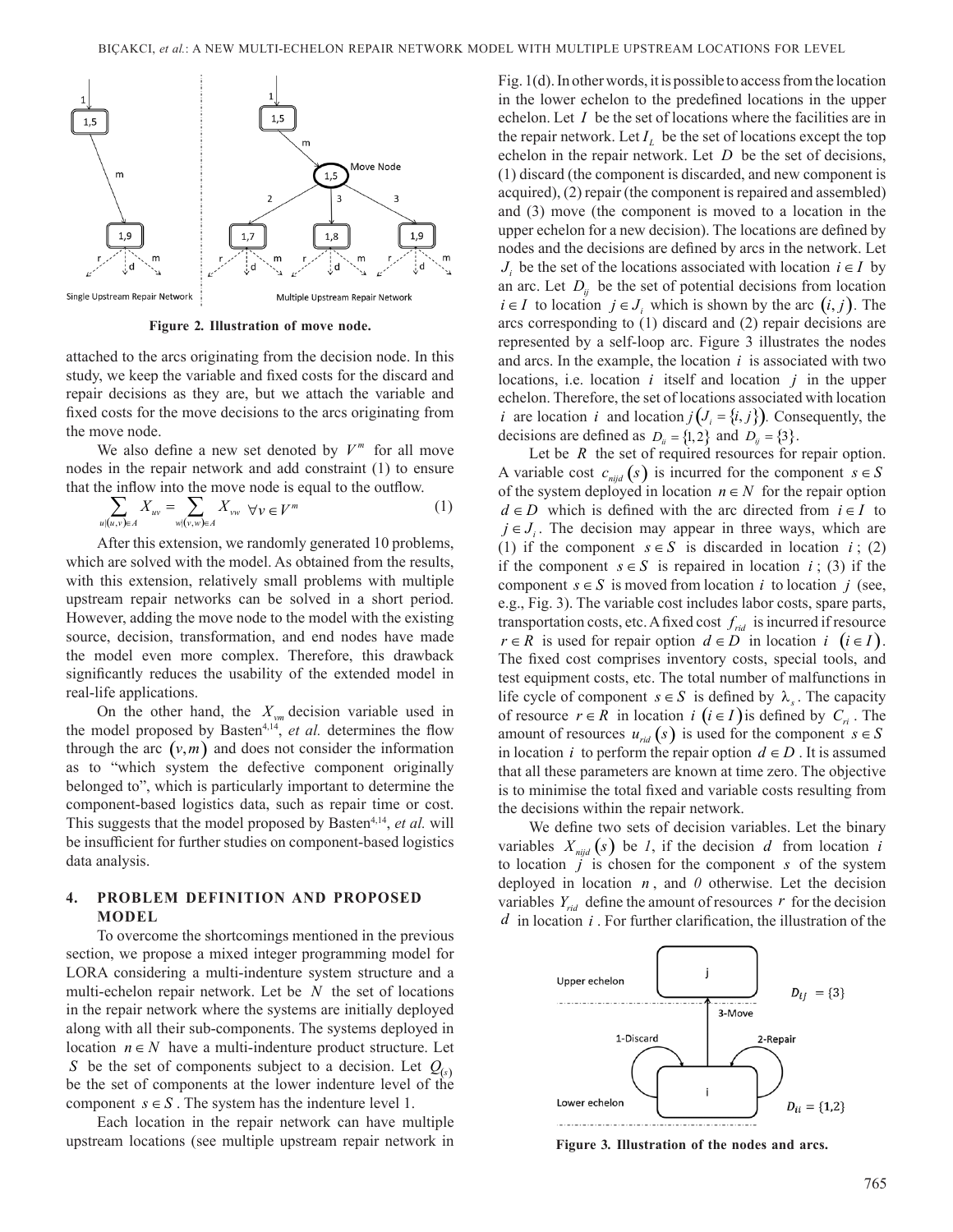$X_{\text{mid}}(s)$  is given in Fig. 4.

The mixed integer programming model is given below.

$$
Min \sum_{n \in N} \sum_{s \in S} \sum_{i \in I} \sum_{j \in J_i} \sum_{d \in D_{ij}} c_{nijd} (s) X_{nijd} (s) \lambda_s + \sum_{r \in R} \sum_{i \in I} \sum_{d \in D} f_{rid} Y_{rid}
$$
\n(2)

$$
\sum_{j\in J_i}^{S.t.} \sum_{d\in D_{ij}} X_{nijd}(s) = 1 \quad \forall i \in I, \forall n \in N, (i = n), \forall s \in S \tag{3}
$$

$$
X_{nij,move}(s) \le \sum_{k \in J_i} \sum_{d \in D_{jk}} X_{njkd}(s)
$$
  
\n
$$
\forall i \in I_L, \forall j \in J_i, (i \ne j), \forall n \in N, \forall s \in S
$$
 (4)

$$
X_{nii, repair}(s) \le \sum_{j \in J_i} \sum_{d \in D_{ij}} X_{nijd}(q)
$$
  
\n
$$
\forall i \in I, \forall n \in N, \forall s \in S, \forall q \in Q_{(s)}
$$
 (5)

$$
X_{ni,discard}(s) \le X_{ni,discard}(q)
$$
  
\n
$$
\forall i \in I, \forall n \in N, \forall s \in S, \forall q \in Q_{(s)}
$$
\n(6)

$$
X_{nij,move}(s) \leq X_{nij,move}(q)
$$

$$
\forall i \in I_L, \forall j \in J_i, (i \neq j), \forall n \in N, \forall s \in S, \forall q \in Q_{(s)} \tag{7}
$$

$$
\sum_{d \in D} Y_{rid} \le C_{ri} \quad \forall i \in I, \forall d \in D_{ii}
$$
 (8)

$$
\sum u_{rid}(s)X_{ni d}(s) \le Y_{rid}
$$
  
\n
$$
\forall r \in R, \forall i \in I, \forall d \in D_{ii}, \forall n \in N, \forall s \in S
$$
 (9)

$$
Y_{rid} \ge 0 \quad \forall r \in R, \forall i \in I, \forall d \in D \tag{10}
$$

$$
X_{\text{mijd}}(s) \in \{0,1\} \ \forall n \in N, \forall i \in I, \forall j \in J_i, \forall d \in D_{ij}, \forall s \in S
$$
\n
$$
(11)
$$

Objective function (2) minimises the total fixed and variable costs resulting from the decisions within the repair network. Constraint set (3) ensures that only one repair option is chosen for the first echelon of the repair network.



Figure 4. Illustration of the  $X_{mid}(s)$ .

Constraint set (4) guarantees that a decision is made in the upper echelon when component  $s \in S$  is moved to the upper echelon. Constraint set (5) enforces that an action is performed for the lower indenture parts in the same echelon when a repair decision is made for the component  $s \in S$ . Constraint set (6) ensures that discard action is performed for the lower indenture parts in the same echelon when a discard decision is made for the component  $s \in S$ . Constraint set (7) provides that move action is performed for the lower indenture parts in the same echelon when a move decision is made for the component  $s \in S$ . Constraint set (8) guarantees that the amount of resources in location *i* does not exceed the predefined capacity for this location. Constraint set (9) enforces that the required amount of resources is available in the location for the determined decision. Constraints (10) are the non-zero constraints and constraints (11) are the binary constraints.

### **5. ILLUSTRATIVE EXAMPLE – POWER PACK OF AN ARMORED VEHICLE**

An illustrative example is given by considering the power pack of an armored vehicle for the application of the proposed model. The power pack system of the vehicle consists of two LRUs, i.e., the engine and transmission. Each LRU includes two SRUs.

The repair network of the vehicles consists of three echelons. The armored vehicles are deployed in city-1 and city-2, which constitute the echelon level 1 (operating sites). The facilities in city-3 and city-4 form the echelon level 2 (intermediate depots) and the facility in city-5 is the echelon level 3 (central depot). Capacity constraint of the facilities in the repair network is not considered in the calculations.

Parameters used for generating the costs are given in Table 1. Uniformly generated fixed and variable costs, which are presented in Table 2, occur according to the decisions made within the scope of LORA.

First, the problem is solved as single upstream. The illustration of the solution is given in Fig. 5. In this illustration, the components of the system deployed in city-1 are shown in an orange dotted frame, and the components of the system deployed in city-2 are displayed in a blue double frame. In each

frame, the name of the component, the decision given and the location where the decision is conducted (D:Discard and R:Repair) are indicated. For example, the notation "SRU1 (D,5)" means that the discarded decision of the component SRU1 will be executed the facility in city-5.

**Table 1. Parameters used for generating the illustrative example**

| Total number of components                                                 | 12          |
|----------------------------------------------------------------------------|-------------|
| Subsystem malfunction rate                                                 | [0.01;1]    |
| Component Price                                                            | [500; 5000] |
| Repair Cost (rate by component price)                                      | [0.3:0.5]   |
| Discard Cost (rate by component price)                                     | [0.5;1]     |
| Move Cost (rate by component price and the<br>distance between facilities) | $0.01*km$   |
| Resource Cost                                                              | 15:25001    |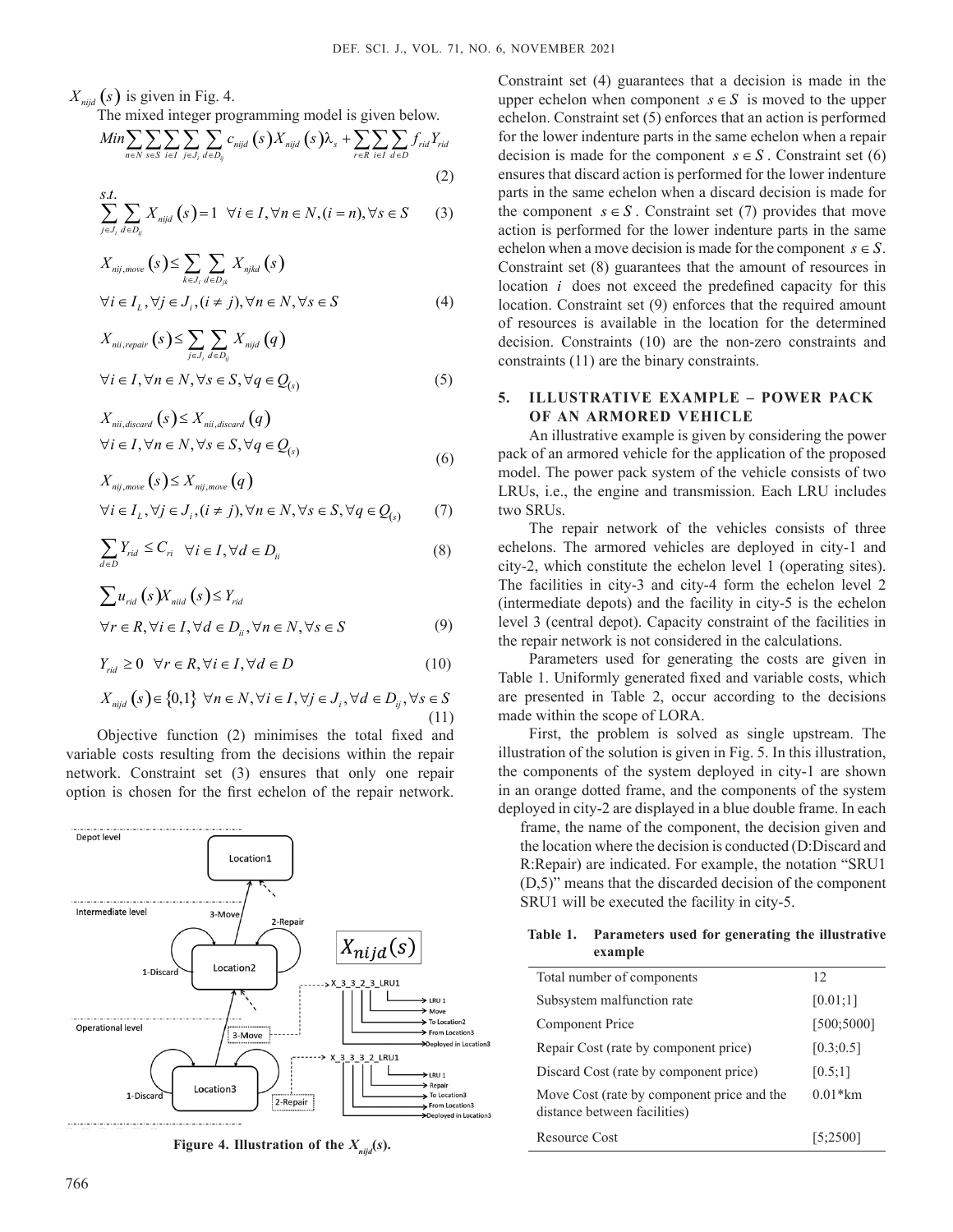|                          |                  |         |              |                |      | Variable | e Costs (\$) |                |      |                 |                 |        |              |              |                 |              | Fixed Costs (\$) |                       |                |             |
|--------------------------|------------------|---------|--------------|----------------|------|----------|--------------|----------------|------|-----------------|-----------------|--------|--------------|--------------|-----------------|--------------|------------------|-----------------------|----------------|-------------|
|                          |                  |         |              | Discard (1)    |      |          | Repair (2)   |                |      |                 | Move (3)        |        |              | Discard (1)  |                 |              |                  | Repair (2)            |                |             |
|                          |                  |         |              | E2             | E3   |          | E2           |                | E3   | E2              |                 | E3     |              | E2           |                 | E3           |                  | E2                    |                | E3          |
|                          | Components       | E1      | $\mathbf{c}$ | $\overline{4}$ | Ю    | E1       | 3            | $\overline{4}$ | S    | $\mathbf{c}$    | 4               | S      | $\mathbf{E}$ | $\mathbf{c}$ | 4               | <b>SC</b>    | E1               | $\boldsymbol{\omega}$ | $\overline{4}$ | S           |
|                          | <b>LRUI</b>      | 3500    | 3325         | 3430           | 3150 | 1750     | 1400         | 1400           | 1225 | 107             | 82              |        | 350          | 280          | 35              | 245          | 1523             | 1348                  | 1348           | 2146        |
|                          | <b>SRUI</b>      | 1200    | 1140         | 1176           | 600  | $600\,$  | 480          | 480            | 420  | 37              | 28              |        | 120          | 96           | $\overline{c}$  | $\,$ 84 $\,$ | 784              | 904                   | 904            | 884         |
|                          | SRU <sub>2</sub> | 1500    | 1425         | 1470           | 1350 | 750      | $600\,$      | $600\,$        | 525  | 46              | 35              |        | 150          | 120          | $\overline{15}$ | 105          | 1135             | 738                   | 738            | 904         |
| $\mathfrak l$            | LRU2             | 4300    | 4085         | 4214           | 2580 | 2150     | 1290         | 1720           | 1505 | 132             | 101             |        | 430          | 258          | 516             | 301          | 1822             | $\rm 80$              | 878            | $\mbox{60}$ |
|                          | SRU3             | $800\,$ | 760          | 784            | 480  | $400$    | 240          | 320            | 280  | 25              | $\overline{19}$ |        | $\rm 80$     | 48           | 96              | 56           | 274              | $\overline{21}$       | 175            | 43          |
|                          | SRU4             | 550     | 523          | 539            | 330  | 275      | 165          | 220            | 193  | 17              | 13              |        | 55           | 33           | 66              | $39$         | 188              | $\overline{15}$       | 205            | $\infty$    |
|                          | LRUI             | 3500    | 3325         | 3430           | 3150 | 1750     | 1400         | 1400           | 1225 | 116             | 96              |        | 350          | 280          | 35              | 245          | 1523             | 1348                  | 1348           | 2146        |
|                          | <b>SRUI</b>      | 1200    | 1140         | 1176           | 600  | $600\,$  | 480          | 480            | 420  | $\overline{40}$ | 33              |        | 120          | 96           | 12              | 84           | 933              | 904                   | 904            | 884         |
|                          | SRU <sub>2</sub> | 1500    | 1425         | 1470           | 1350 | 750      | 600          | 600            | 525  | 50              | $\frac{1}{4}$   |        | 150          | 120          | 15              | 105          | 932              | 738                   | 738            | 904         |
| $\overline{\mathcal{C}}$ | LRU2             | 4300    | 4085         | 4214           | 2580 | 2150     | 1290         | 1720           | 1505 | 142             | 117             |        | 430          | 258          | 516             | 301          | 1858             | $\rm 80$              | 878            | $\mbox{60}$ |
|                          | SRU3             | $800\,$ | 760          | 784            | 480  | 400      | 240          | 320            | 280  | 26              | 22              |        | $80\,$       | 48           | 96              | 56           | 384              | $\overline{21}$       | 175            | 43          |
|                          | SRU4             | 550     | 523          | 539            | 330  | 275      | 165          | 220            | 193  | $18\,$          | 15              |        | 55           | 33           | 66              | 39           | 216              | 15                    | 205            | $\infty$    |
|                          | LRU1             |         |              |                |      |          |              |                |      |                 |                 | 244    |              |              |                 |              |                  |                       |                |             |
|                          | <b>SRUI</b>      |         |              |                |      |          |              |                |      |                 |                 | 84     |              |              |                 |              |                  |                       |                |             |
|                          | SRU2             |         |              |                |      |          |              |                |      |                 |                 | 105    |              |              |                 |              |                  |                       |                |             |
| $\boldsymbol{\xi}$       | LRU2             |         |              |                |      |          |              |                |      |                 |                 | 300    |              |              |                 |              |                  |                       |                |             |
|                          | SRU3             |         |              |                |      |          |              |                |      |                 |                 | 56     |              |              |                 |              |                  |                       |                |             |
|                          | SRU4             |         |              |                |      |          |              |                |      |                 |                 | $38\,$ |              |              |                 |              |                  |                       |                |             |
|                          | LRU1             |         |              |                |      |          |              |                |      |                 |                 | 168    |              |              |                 |              |                  |                       |                |             |
|                          | SRU1             |         |              |                |      |          |              |                |      |                 |                 | 58     |              |              |                 |              |                  |                       |                |             |
| $\boldsymbol{\nabla}$    | SRU <sub>2</sub> |         |              |                |      |          |              |                |      |                 |                 | 72     |              |              |                 |              |                  |                       |                |             |
|                          | LRU2             |         |              |                |      |          |              |                |      |                 |                 | 206    |              |              |                 |              |                  |                       |                |             |
|                          | SRU3             |         |              |                |      |          |              |                |      |                 |                 | 38     |              |              |                 |              |                  |                       |                |             |
|                          | SRU4             |         |              |                |      |          |              |                |      |                 |                 | 26     |              |              |                 |              |                  |                       |                |             |

**Table 2. Fixed and variable costs of the illustrative example**

Table 2. Fixed and variable costs of the illustrative example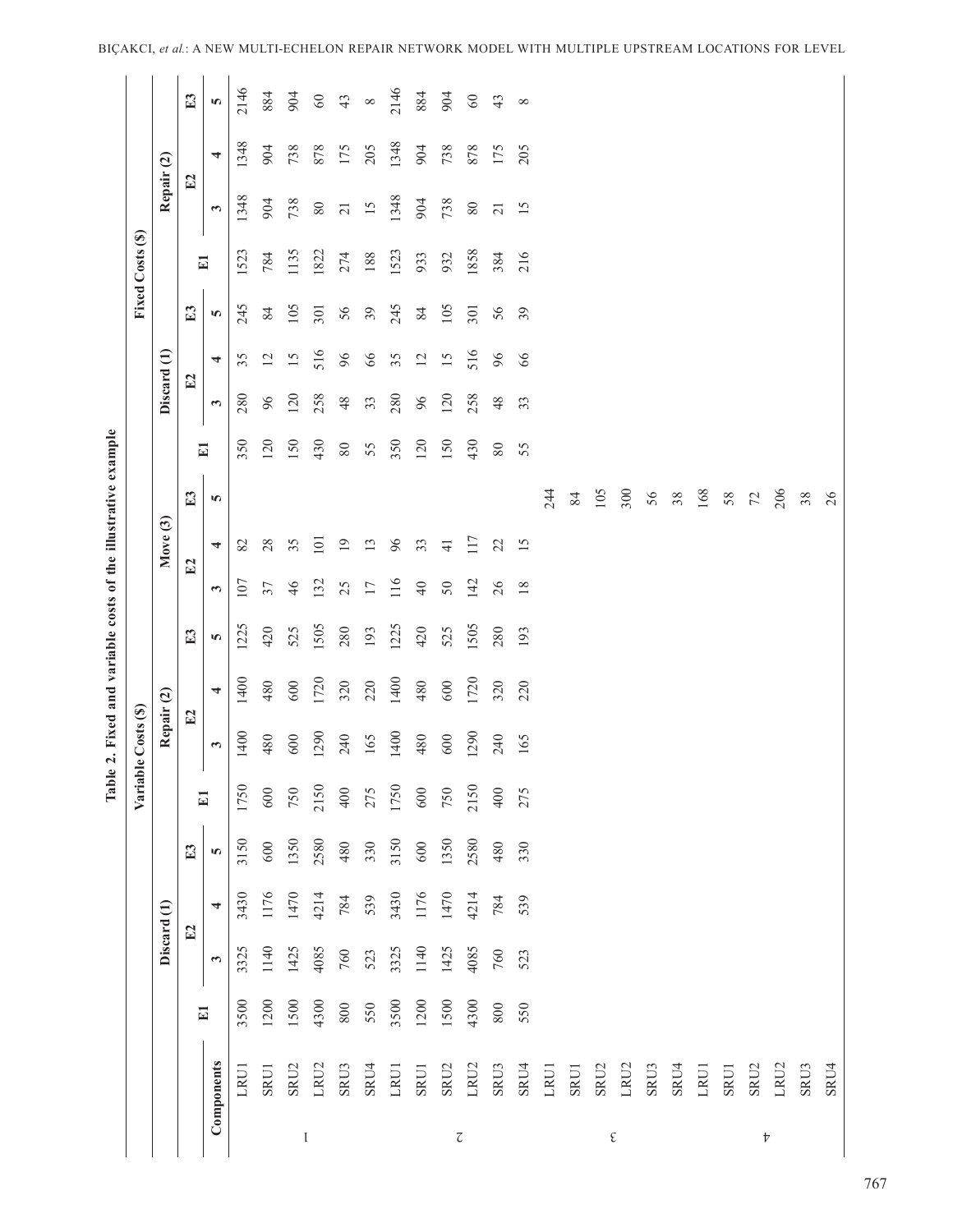In the single upstream solution, LRU1, LRU2, SRU2, SRU3, and SRU4 of the system located in city-1 are moved to the facility located in city-3 (echelon level 2) for a repair decision while SRU1 is moved to the facility located in city-5 (echelon level 3) for a discard decision. On the other hand, regarding components of the system deployed in city-2, LRU1, and SRU2 are moved to the facility located in city-4 (echelon level 2) for a repair decision while LRU2, SRU3, and SRU4 are moved to the facility located in city-5 (echelon level 3) for a repair decision. SRU1 is also discarded in the same facility. Total fixed and variable costs are \$14,450.

As can be seen, the components of the system deployed in city-1 are moved to the facilities located in city-3 or city-5; the components of the system deployed in 2 are dispatched to the facilities located in city-4 or city-5. Due to the differences in fixed and variable costs of the decisions in city-3 and city-4, the components are processed in different echelon levels. For instance, LRU2, SRU3, and SRU4 of the system located in city-1 are repaired in the facility located in city-3 (echelon level 2) while LRU2, SRU3, and SRU4 of the system located in city-2 are repaired in the facility located in city-5 (echelon level 3). Different costs related to these components in echelon level 2 and echelon level 3 occur.

As the next step, the problem is solved as multiple upstream by using the same parameter set. The solution is shown in Fig. 6. In this solution, LRU2, SRU3, and SRU4 of the system deployed in city-1 are repaired in the facility located in city-3 (echelon level 2), LRU1, and SRU2 can be repaired in the facility located in city-4 (echelon level 2). SRU1 is discarded in the facility located in city-5 (echelon level 3). Exactly the same decisions are made for the system deployed in city-2. Total fixed and variable costs incur as \$13,953 which is 4% less than the solution obtained from single upstream.

When the problem is solved as multiple upstream, it is clear that the components of the system in city-1 can be dispatched to the facility in city-4, and the components of the system in city-2 can be dispatched to the facility in city-3. Table 3 gives the comparison of the costs based on the components for the optimal solution. The cells corresponding to the cost improvements are highlighted by grey colour.

### **6. COMPUTATIONAL EXPERIMENTS**

In this section, we present the results of the computational analysis and analyse the performance of our proposed model. The proposed model was coded in *C++* and the experiments were performed in an *Intel Xeon Phi 7290 with 1.5 GHz and 384 GB of RAM.* We used *CPLEX 12.4* to solve the benchmark instances.

#### **6.1 Benchmark Instances**

In the extant literature, the most comprehensive computational studies are reported by Basten<sup>4</sup>, et al. Therefore, a similar methodology to Basten<sup>4</sup>, et al. is adopted in our study when generating benchmark instances for the LORA problem. Since Basten<sup>4</sup>, et al. does not cover multiple upstream approach, we have used the same parameters for both single and multiple



**Figure 5. Illustration of solution as single upstream.**



**Figure 6. Illustration of solution as multiple upstream.**

**Table 3. Cost comparison of the components**

|                               |                  | Single upstream (\$) | Multiple upstream (\$) |
|-------------------------------|------------------|----------------------|------------------------|
|                               | LRU 1            | 2,855                | 2,830                  |
|                               | SRU1             | 805                  | 770                    |
|                               | SRU <sub>2</sub> | 1,384                | 1,373                  |
| System located in<br>$city-1$ | LRU <sub>2</sub> | 1,502                | 1,502                  |
|                               | SRU3             | 286                  | 286                    |
|                               | SRU4             | 197                  | 197                    |
|                               | LRU 1            | 2,844                | 2,844                  |
|                               | SRU1             | 775                  | 775                    |
| System located in<br>city-2   | SRU <sub>2</sub> | 1,379                | 1,379                  |
|                               | LRU <sub>2</sub> | 1,888                | 1,512                  |
|                               | SRU3             | 383                  | 287                    |
|                               | SRU4             | 242                  | 198                    |
|                               |                  | 14,540               | 13,953                 |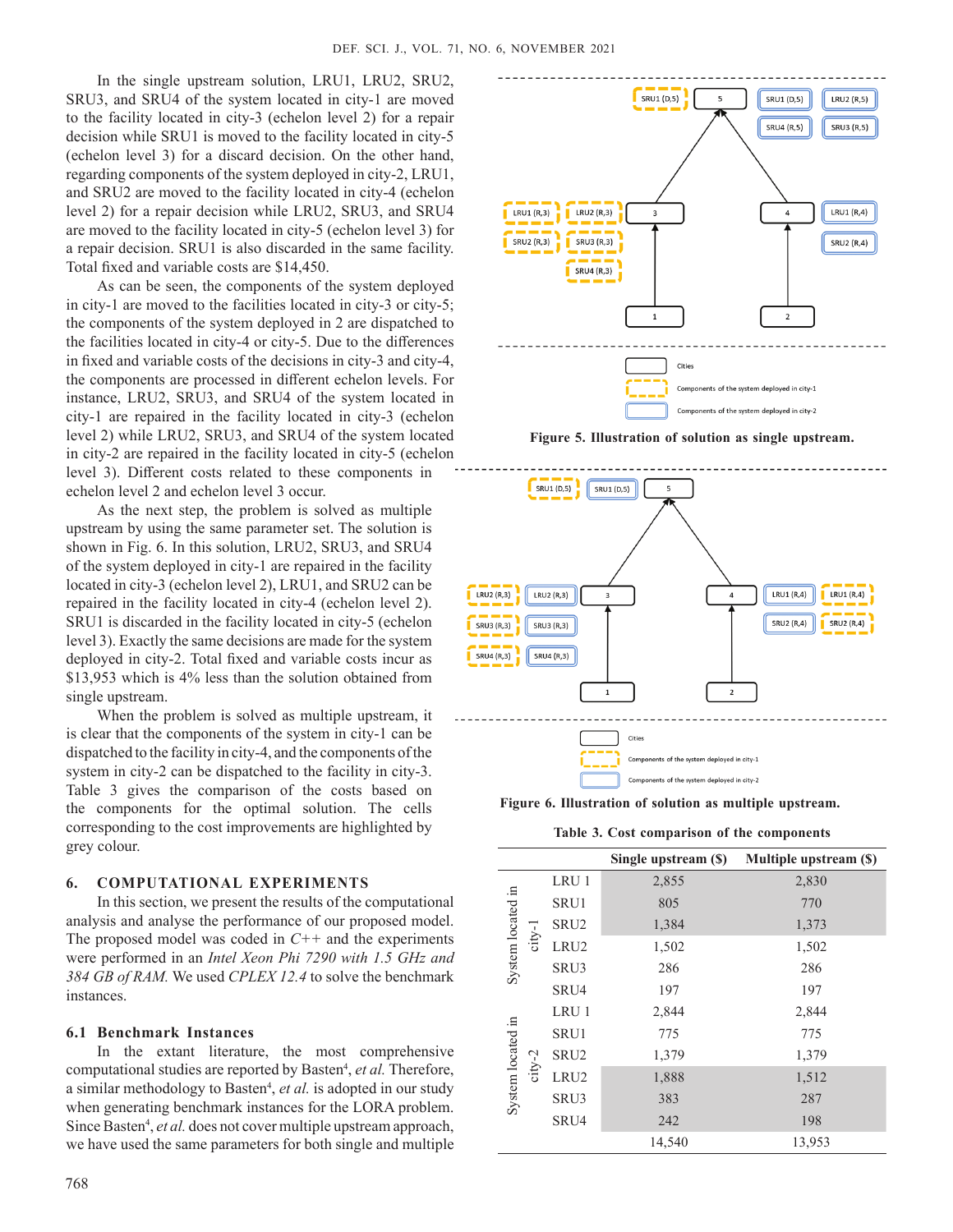upstream cases to be able to compare the total costs between two approaches.

The assumptions and the structure of the benchmark instances are given below.

- i. The system consists of LRUs, SRUs and parts.
- ii. The total number of components is determined as 500, 1000, 1500, 1750, 2000, and 5000.
- iii. The number of repair levels comprises three levels, which are operational, intermediate and depot.
- iv. There is only one depot-level facility in the repair network.
- v. The number of intermediate level facilities and the number of systems can take two values, which are 2 and 5 (at most 5 intermediate level facilities and 25 systems).
- vi. Move costs are calculated in accordance with the distances between facilities.
- vii. A single resource is used for each part.
- viii. The resource capacity is unlimited.
- ix. Total number of components, the number of intermediate level facilities and the system level are considered as experimental factors.
- x. 50 benchmark instances are generated for each combination.
- xi. Parameters used for generating benchmark instances are given in Table 4.

To name the benchmark instances, the structure of the upstream (single or multiple), the structure of the repair network and total number of components are used in the given order. For example, a problem with a multiple upstream approach, including 2000 components, 5 systems, 2 intermediate levels and 1 depot, is denoted by multiple\_521\_2000. There are

|  | Table 4. Parameters used for generating benchmark instances |  |  |  |  |
|--|-------------------------------------------------------------|--|--|--|--|
|--|-------------------------------------------------------------|--|--|--|--|

| Total number of components                                                 | 500, 1000, 1500,<br>1750, 2000, 5000 |
|----------------------------------------------------------------------------|--------------------------------------|
| Subsystem malfunction rate                                                 | [0.01;1]                             |
| Component price                                                            | [1000; 100, 000]                     |
| Repair cost (rate by component price)                                      | [0.1; 0.4]                           |
| Discard cost (rate by component price)                                     | [0.75;1.25]                          |
| Move cost (rate by component price and the<br>distance between facilities) | $0.01*km$                            |
| Resource cost                                                              | [10,000:1,000,000]                   |

100 benchmark instances (50 single, 50 multiple) for each combination, which makes 2400 benchmark instances.

# **6.2 Results**

Since the LORA problem is a strategic level problem that is not solved daily, time limits may not be set in real-life applications. However, in this study time limit is determined as 14400 seconds to solve the instances. In the experiments, the more the number of facilities, the more difficult it was to solve the instances. Therefore, the instances having more than 13 facilities (repair network structure 251 and 551) could not be solved in the specified time limit, which suggests that a total of 1200 instances could only be solved.

Basten<sup>12</sup>, et al. expressed that a reasonable system structure contains 1000 components. Since the benchmark instances including up to 13 facilities and 5000 components can be solved within the given time limit, it is seen that the size of the problems solved in this study is reasonable.

After multiple upstream solutions were made, the proposed model is modified for single upstream to compare the cost savings between two approaches. The results of the computational analysis are given in Table 5. As the LORA problem is modelled with multiple upstream approach, an average decrease in cost is 4.85% compared to single upstream approach.

Table 5 reports the percentages of average and maximum decrease in cost for each test combination set. The average decrease in cost is the average cost improvement for 50 benchmark instances in a test combination set, while the maximum decrease in cost is the highest cost improvement in that set. For example, the average decrease in cost is 6.04% and the maximum decrease in cost is 9.73% for the test combination set 521\_500.

Additionally, as the structure of the repair network becomes more complex, it is observed that the solution time increases, but the cost savings get higher.

Note: Avg. CPU time-multiple (s): average solution time of multiple upstream in seconds; Avg. CPU time-single (s): average solution time of single upstream in seconds; Avg. imp. in cost %: average percentage improvement in cost; Std. dev. imp. in cost %: standard deviation of improvement in cost; Max. imp. in cost %: maximum percentage improvement in cost for the corresponding test combination set.

|  |  |  |  |  | Table 5. Results of the computational analysis |  |
|--|--|--|--|--|------------------------------------------------|--|
|--|--|--|--|--|------------------------------------------------|--|

| The test<br>combination | Avg. CPU<br>time-<br>multiple $(s)$ single $(s)$ | Avg. CPU<br>time- | Avg.<br>imp. in<br>$\cot\frac{9}{6}$ | Std. dev. Max.<br>imp. in<br>$\cos t \%$ | imp. in<br>$cost\%$ |
|-------------------------|--------------------------------------------------|-------------------|--------------------------------------|------------------------------------------|---------------------|
| 221_500                 | 124.7                                            | 3.9               | 3.65                                 | 0.90                                     | 5.48                |
| 221_1000                | 304.2                                            | 8.31              | 3.83                                 | 0.94                                     | 5.60                |
| 221_1500                | 596.62                                           | 11.94             | 4.01                                 | 0.63                                     | 5.96                |
| 221_1750                | 598.82                                           | 19.26             | 4.01                                 | 0.43                                     | 4.82                |
| 221_2000                | 676.84                                           | 19.48             | 3.69                                 | 0.49                                     | 4.61                |
| 221_5000                | 3210.37                                          | 55.87             | 3.30                                 | 1.60                                     | 4.11                |
| 521_500                 | 922.54                                           | 7.34              | 6.04                                 | 1.54                                     | 9.73                |
| 521_1000                | 2126.85                                          | 16.87             | 6.06                                 | 1.29                                     | 8.99                |
| 521_1500                | 2387.37                                          | 28.17             | 6.09                                 | 0.93                                     | 8.45                |
| 521_1750                | 2288.02                                          | 33.28             | 6.03                                 | 0.79                                     | 8.27                |
| 521_2000                | 4959.67                                          | 39.58             | 6.01                                 | 0.85                                     | 7.60                |
| 521 5000                | 9352.41                                          | 41.05             | 5.50                                 | 0.53                                     | 6.46                |

#### **7. CONCLUSION AND FUTURE RESEARCH**

In this paper, we propose a new multiple upstream model to the LORA problem, which is considered more comprehensive than the other pure LORA models in the literature. The multiple upstream model is more flexible in terms of move operations compared to single upstream models. With multiple upstream methodology, we can model the material movement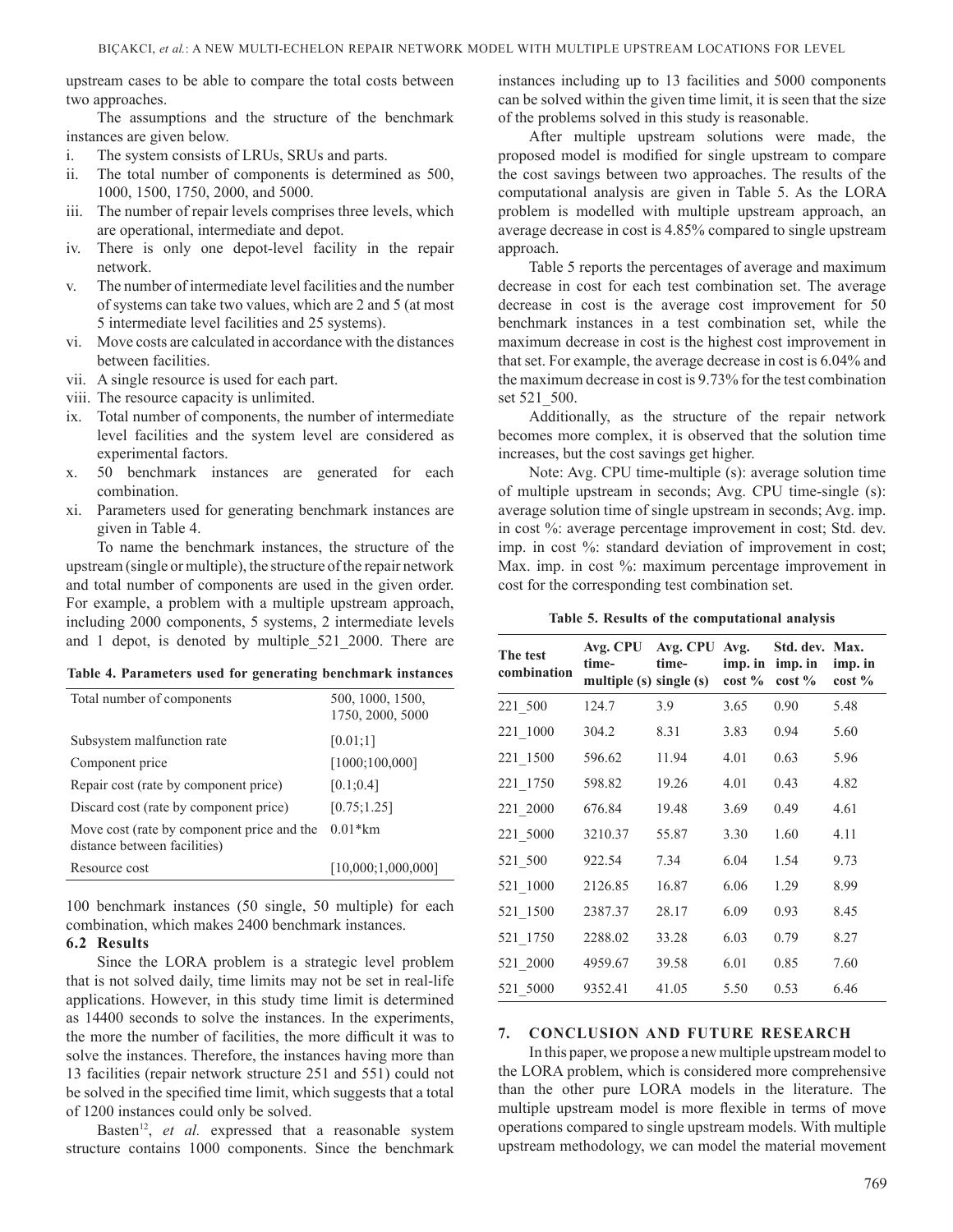paths between each facility in the repair network as well as the locations of the facilities in the repair network. By this means, the proposed model can provide solutions for both single and multiple upstream repair networks. To the best of our knowledge, there is no study in the literature that considers multiple upstream approach for multi-echelon repair networks.

We tested our model on 2400 problems and 1200 of them could be solved to optimality in the specified time limit. Our model solved the benchmark instances, including up to 13 facilities and 5000 components, which indicates that it can provide solutions for the real-life sized problems.

It is observed that multiple upstream model yields more cost-efficient results than single upstream models, reducing the total life cycle costs by 4.85% on average. In some cases, cost savings can increase up to 9.73%, which equals to an annual saving of \$2,017,985.43 for our test environment. We see that the cost savings increase as the structure of the repair network gets more complicated.

The average percentage of the cost improvements that our model makes is significant since the total life-cycle cost of capital goods is extremely high. Even a few percentages of cost reduction causes millions of savings in the life cycle of a capital good. For example, according to the figures announced by the US DoD, in the US military budget for fiscal year 2019, the total number of budget items regarding logistics services exceeds \$20 billion. These figures further explain the importance of considering the multiple upstream model in all LORA applications, including the joint LORA and spare parts stocking optimisation and other aspects of the LORA problem such as optimisation under uncertainty.

As a future research, the capacity constraint and its impact on cost can be analysed. The proposed model in this study can be extended to consider multiple transportation modes.

## **REFERENCES**

- 1. Shields, M.D. & Young, S.M. Managing product life cycle costs: an organizational model. *Journal of Cost Management*, 2019, **5**(3), 39-52.
- 2. Ferrin, B.G. & Plank, R.E. Total cost of ownership models: An exploratory study. *Journal of Supply Chain Management*, 2002, **38**(2), 18-29. doi: 10.1111/j.1745-493X.2002.tb00132.x
- 3. Basten, R.J.; Van der Heijden, M.C. & Schutten, J.M.J. A minimum cost flow model for level of repair analysis. *Int. J. Production Economics*, 2011a, **133**(1), 233-242. doi: 10.1016/j.ijpe.2010.03.025
- 4. Schinasi, K.V. Joint strike fighter acquisition: Observations on the supplier base. US General Accounting Office, User Report No. GAO-04-554. May 2004.
- 5. Blanchard, B.S. & Fabrycky, W.J. Systems Engineering and Analysis*.* Prentice Hall, USA, 1991, 738 p.
- 6. Blanchard, B.S.; Dinesh V. & Peterson E.L. Maintainability: A key effective serviceability and maintenance management. Jon Wiley, USA, 2000, 560 p.
- 7. Kumar, U.D.; Crocker, J.; Knezevic, J. & El-Haram, M. Reliability, Maintenance and Logistics Support. Springer, USA, 2000, 490 p.
- 8. Barros, L.L. The optimization of repair decision using life-cycle cost parameters. *IMA J. Management Mathematics*, 1998, **9**(4), 403-413. doi: 10.1093/imaman/9.4.403
- 9. Barros, L. & Riley, M. A combinatorial approach to level of repair analysis. *European J. Operational Res.*, 2001, **129**(2), 242-251. doi: 10.1016/S0377-2217(00)00221-6
- 10. Saranga, H. & Kumar, U.D. Optimization of aircraft maintenance/support infrastructure using genetic algorithms-level of repair analysis. *Annals of Operations Res.*, 2006, **143**(1), 91-106. doi: 10.1007/s10479-006-7374-1
- 11. Brick, E. S. & Uchoa, E. A facility location and installation of resources model for level of repair analysis. *European J. Operational Res.*, 2009, **192**(2), 479-486. doi: 10.1016/j.ejor.2007.08.043
- 12. Basten, R.J.; Schutten, J.M.J.; Van der Heijden, M.C. An efficient model formulation for level of repair analysis. *Annals of Operations Research,* 2009, **172**(1), 119–142. doi: 10.1007/s10479-009-0516-5
- 13. Bouachera, T.; Kishk, M. & Power, L. Level of repair analysis based on genetic algorithm with Tabu search. *In* Proceedings of the World Congress on Engineering, Vol III, WCE 2010, London, UK, 2010.
- 14. Basten, R.J.; Van der Heijden, M.C. & Schutten, J.M. Practical extensions to a minimum cost flow model for level of repair analysis. *European J. Operational Res.*, 2011, **211**(2), 333-342. doi: 10.1016/j.ejor.2010.11.015
- 15. Alfredsson, P. Optimization of multi-echelon repairable item inventory systems with simultaneous location of repair facilities. *European J. Operational Res.*, 1997, **99**(3), 584-595. doi: 10.1016/S0377-2217(96)00322-0
- 16. Basten, R.J.; Van der Heijden, M.C. & Schutten, J.M. Joint optimization of level of repair analysis and spare parts stocks. *European J. Operational Res.,* 2012, **222**(3), 474-483.

doi: 10.1016/j.ejor.2012.05.045

17. Basten, R.J.; Van der Heijden, M.C.; Schutten, J.M.; & Kutanoglu, E. An approximate approach for the joint problem of level of repair analysis and spare parts stocking. *Annals of Operations Res.,* 2015, **224**(1), 121- 145.

doi: 10.1007/s10479-012-1188-0

- 18. Ghaddar, B.; Sakr, N. & Asiedu, Y. Spare parts stocking analysis using genetic programming. *European J. Operational Res.*, 2016, **252**(1), 136–144. doi: 10.1016/j.ejor.2015.12.041
- 19. Liu, W.; Liu, K. & Deng, T. Modelling, analysis, and improvement of an integrated chance-constrained model for level of repair analysis and spare parts supply control. *Int. J. Production Res.*, 2020, **58**(10), 3090-3109. doi: 10.1080/00207543.2019.1629669
- 20. Rawat, M,; Lad, B.K. & Sharma, A. Simulation-based joint optimization of fleet system modularity and level of repair decisions considering different failure rates of